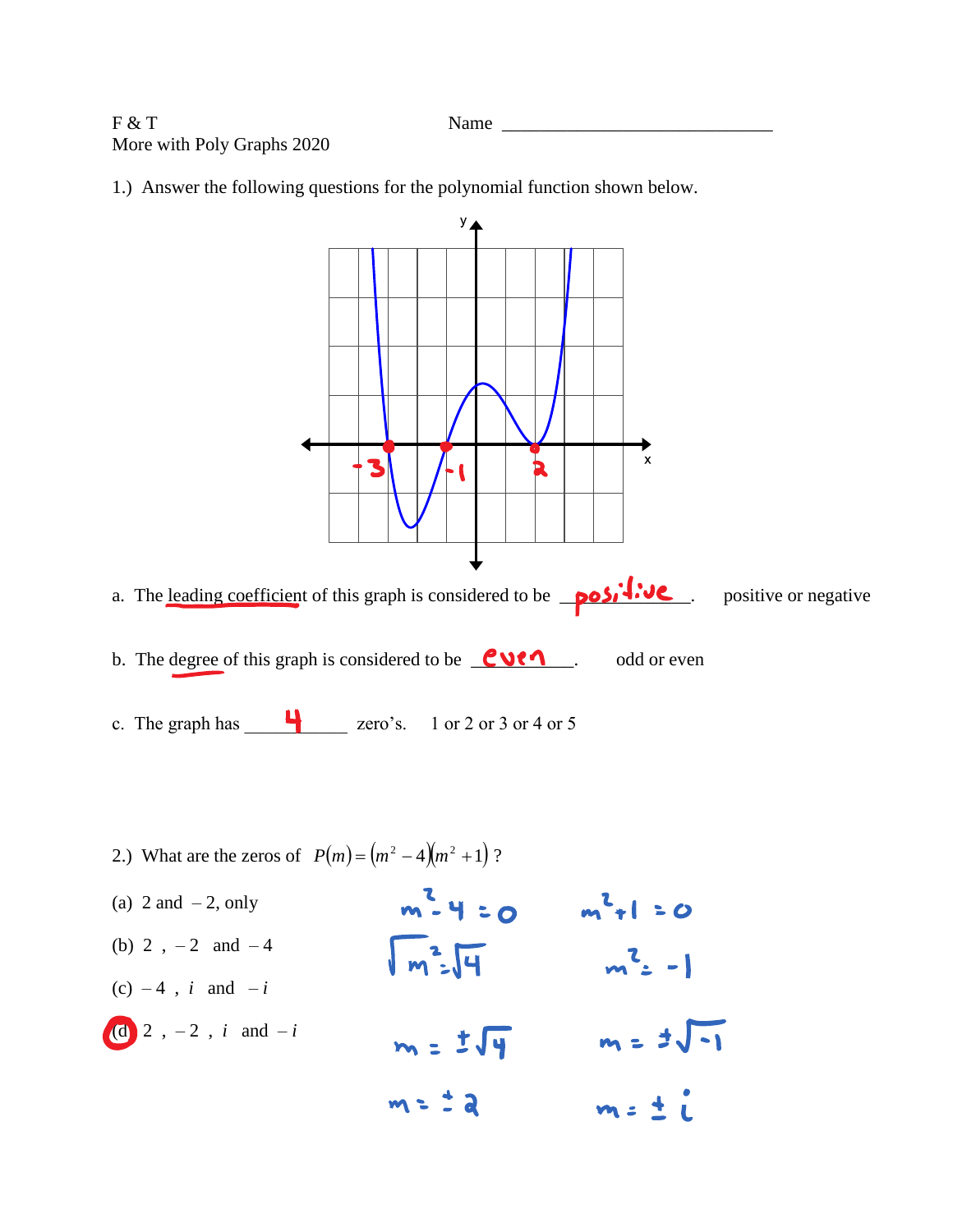

The difference between the value of the maximum of  $p$  and minimum of  $f$  is

 $5 - -5.25 = 10.25$ 

- (a) 0.25
- (b) 1.25
- (c) 3.25
- (d) 10.25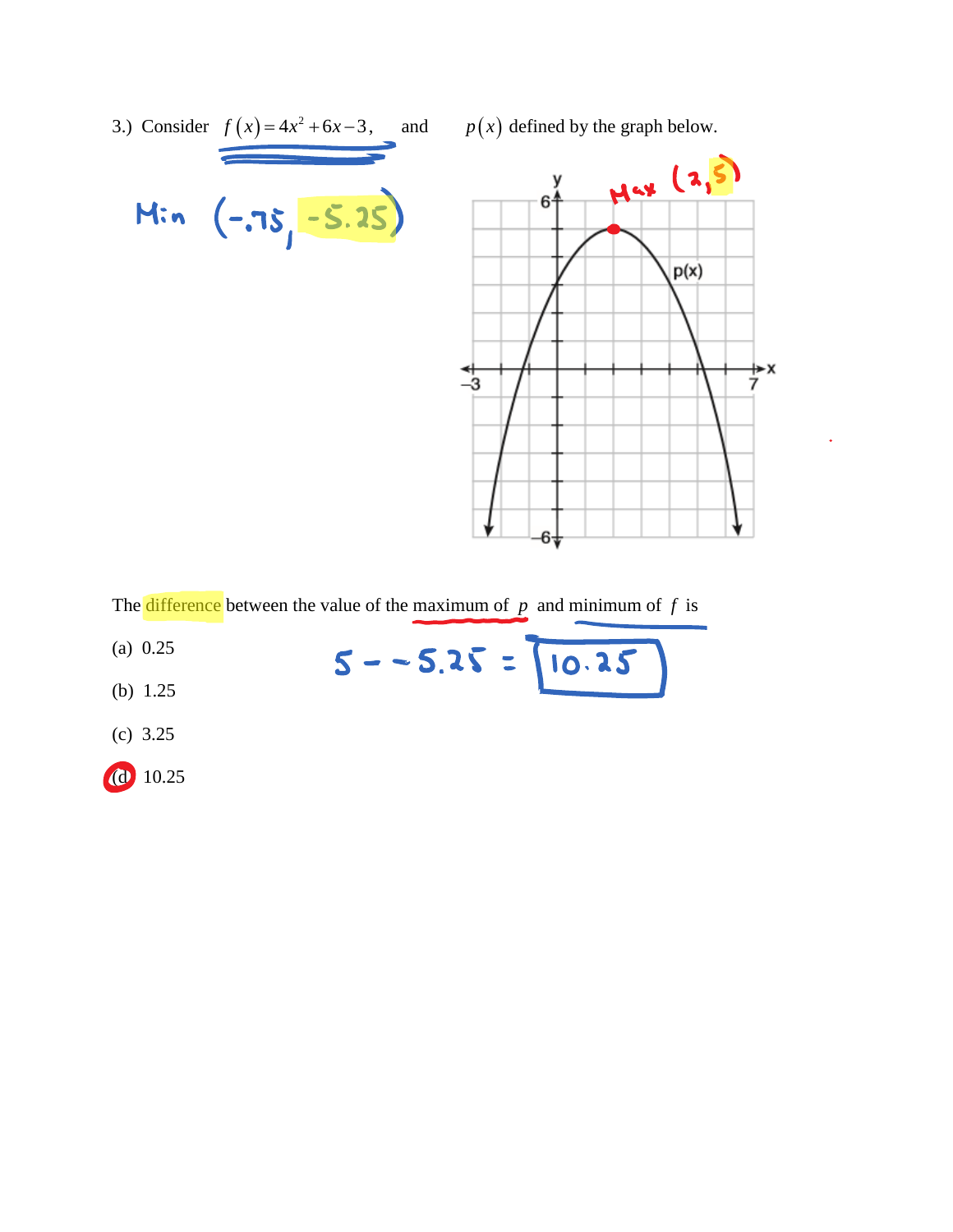- 4.) Which graph has the following characteristics?
	- Four real zeros  $\bullet$
	- as  $x \to -\infty$ ,  $f(x) \to -\infty$
	- as  $x \to \infty$ ,  $f(x) \to -\infty$